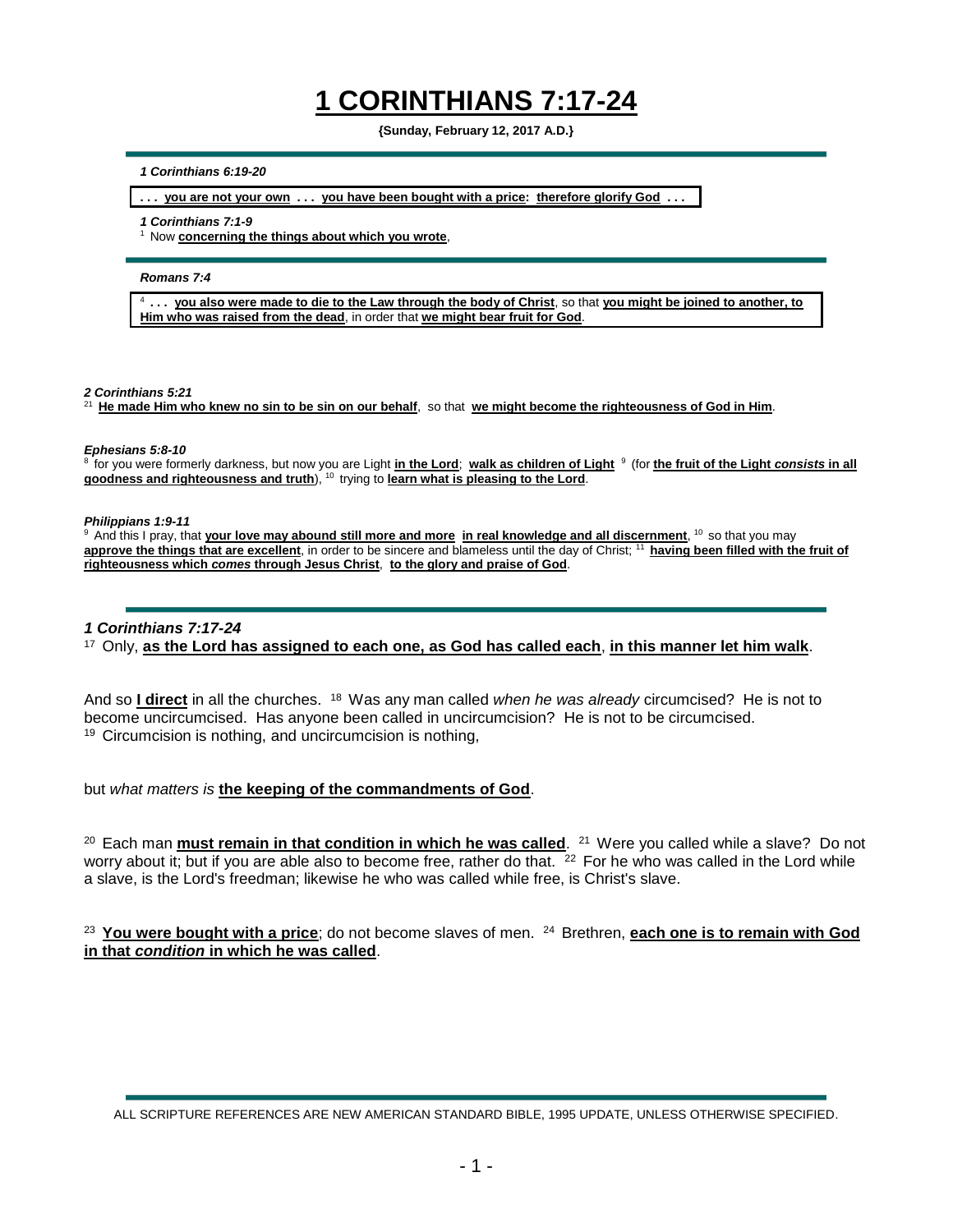<sup>25</sup> Now concerning virgins *I have no command of the Lord, but I give an opinion as one* who by the mercy of the Lord is trustworthy. <sup>26</sup> I think then that this is good in view of the **present distress**, that it is **good for a man to remain as he is**. <sup>27</sup> Are you bound to a wife? Do not seek to be released. Are you released from a wife? Do not seek a wife. <sup>28</sup> But if you marry, you have not sinned; and if a virgin marries, she has not sinned. Yet such will have trouble in this life, and I am trying to spare you. <sup>29</sup> But this I say, brethren, the time has been shortened, so that from now on those who have wives should be as though they had none; 30 and those who weep, as though they did not weep; and those who rejoice, as though they did not rejoice; and those who buy, as though they did not possess;  $31$  and those who use the world, as though they did not make full use of it; for **the form of this world is passing away**.

<sup>32</sup> But I want you to be free from concern. One who is unmarried is concerned about the **things of the Lord, how he may please the Lord; 33 but one who is married is concerned about the things of the world, how he may please his wife**, <sup>34</sup> and *his interests* are **divided**.

The woman who is **unmarried, and the virgin, is concerned about the things of the Lord, that she may be holy both in body and spirit**; but one who is **married is concerned about the things of the world, how she may please her husband**.

<sup>35</sup>**This I say for your own benefit; not to put a restraint upon you**, but to promote what is appropriate and *to secure* **undistracted devotion to the Lord**.

<sup>36</sup> But if any man thinks that he is acting unbecomingly toward his virgin *daughter*, if she is past her youth, and if it must be so, **let him do what he wishes, he does not sin; let her marry**.

<sup>37</sup> But he who stands firm in his heart, being under no constraint, but has authority over **his own will, and has decided this in his own heart, to keep his own virgin** *daughter,* **he will do well**.

<sup>38</sup>So then **both he who gives his own virgin** *daughter* **in marriage does well, and he who does not give her in marriage will do better**.

<sup>39</sup>**A wife is bound as long as her husband lives**; but if her husband is **dead**, she is **free to be married to whom she wishes, only in the Lord**.